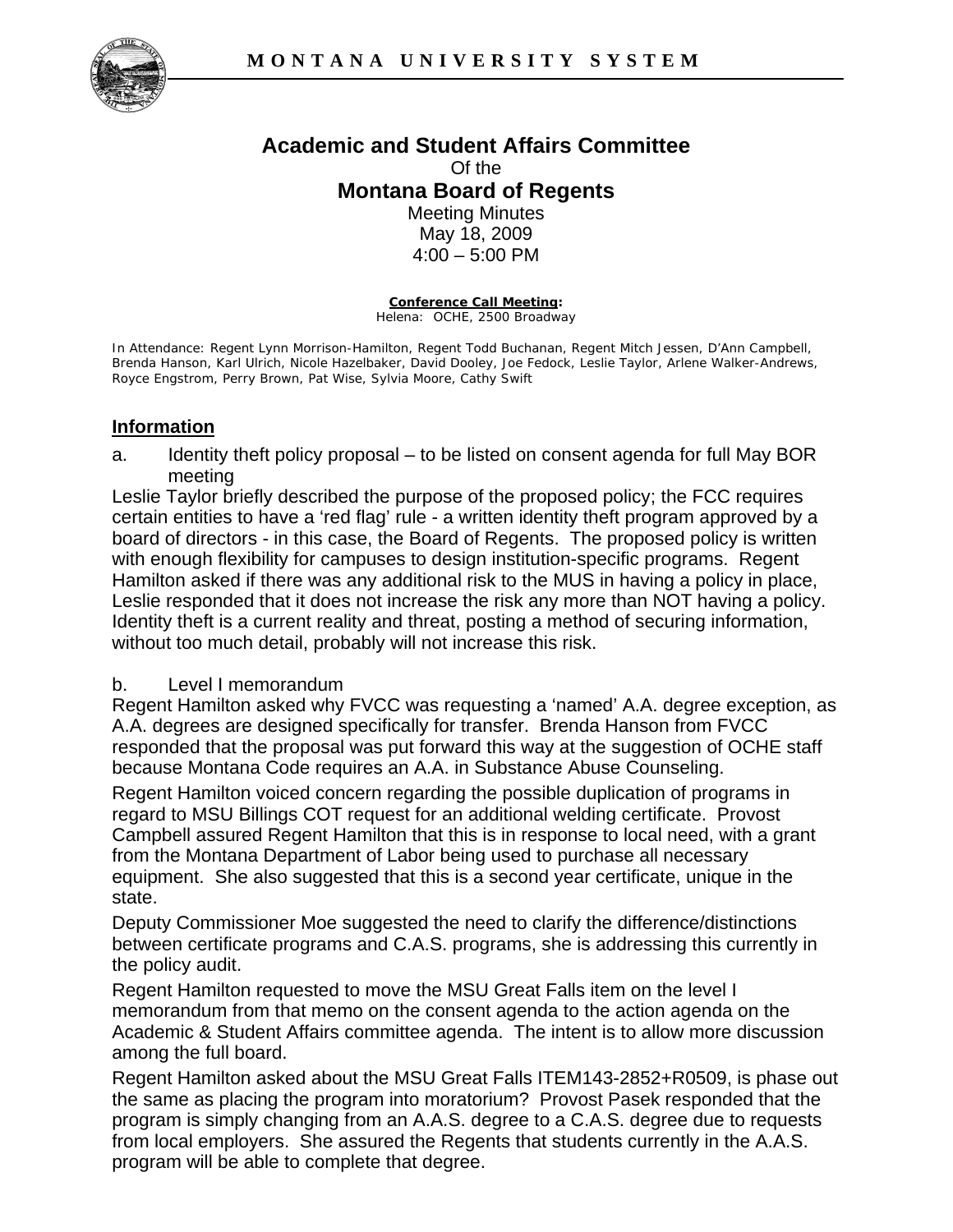

Regent Hamilton asked whether the Institute for Leadership and Public Service is a new organization to be established that would need approval by the Board of Regents, or if it is simply mis-referenced in the award letter and is a program within the Mansfield Center. Provost Engstrom will research the item and will bring an action item forward, if necessary, for the next Regents' meeting.

Regent Buchanan asked for more information regarding the work Deputy Commissioner Moe is doing for the policy audit, especially regarding the designations C.A.S & certificate program.

## **Action Items - To be approved/denied by full Board at May meeting**

a. Revision of Policy 706.1; Faculty Tenure

The language in policy 706.1 was adjusted in order to give flexibility to campuses as they compete nationally for highly qualified faculty who have already attained tenure at prestigious institutions;

The campus shall normally require four academic years of full-time service at the campus before making an award of continuous tenure. Exceptionally meritorious cases may be brought earlier to the board if supported by the campus's promotion and tenure process and recommended by the Chief Academic Officer and President.

Regent Hamilton requested clarification of the language on the last page, item 3 – that the exceptions written into the policy through these changes relate only to faculty positions, not to administrative positions which must still qualify for tenure under the original terms of this policy. OCHE Legal Counsel assured Regent Hamilton that tenure applies only to faculty appointments – administrative duties are separate.

Persons hired into administrative positions from outside the MUS may be granted faculty tenure status in accordance with the terms of this policy.

b. Hamilton Higher Education Center

Regent Hamilton requested more information regarding tuition structure of the proposal. Provost Engstrom clarified that the UM higher education presence (which has yet to be named) will have the same tuition structure as is currently being used for the UM COT in Missoula. He also commented that for the past two years, the cost of providing courses in the Bitterroot Valley has exceeded revenue due to limited enrollment, and UM is currently covering the difference. The director of the currently-named Hamilton Higher Education Center was able to secure more than \$30,000 worth of scholarships to defray costs. Provost Engstrom assured Regent Hamilton that there is not a plan to charge additional distance learning fees to those students. Provost Engstrom reminded participants that this is an interim plan. The intent is to hire an interim director, and UM will continue, with the guidance of stakeholders, to develop the programming and structure of the center.

c. A.A.S. in Insurance, Miles Community College ITEM 142-402-R0309 ITEM 142- 402-R0309\_sm

There were no questions or concerns about this action item. However, Provost Engstrom announced that UM is currently working with PLUS (Professional Liability Underwriting Society) to implement a new certificate program in Professional Liability Insurance at the UM COT in Missoula and assured participants that this would not interfere with MCC's proposed insurance program.

d. A.A.S. in Biofuels Energy, Miles Community College ITEM 142-403-R0309 ITEM 142-403-R0309\_sm